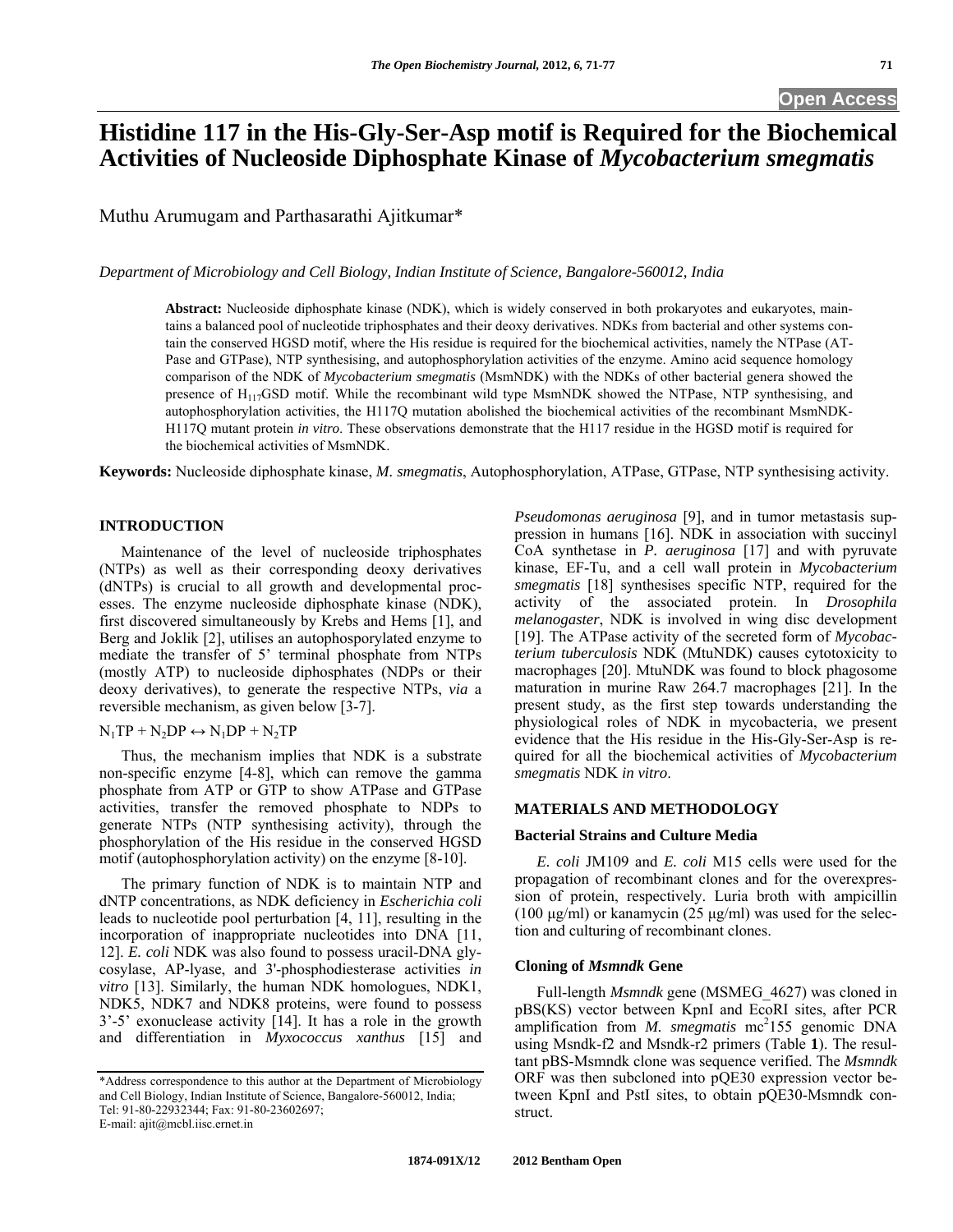#### **Generation of MsmNDK-H117Q**

 The MsmNDK-H117Q mutant was generated by overlap extension PCR, using Ms*ndk* ORF-specific primers and *Msmndk* mutagenic primers (Table **1**). Using ORF-specific forward primer (Msndk-f2) and mutagenic reverse primer (MsNDK-H117Qr) a 360 bp amplicon and using the forward primer (MsNDK-H117Qf) and ORF-specific reverse primer (Msndk-r2), another product of 60 bp were generated. These two mega primers were again used for the PCR reaction under the same condition for 5 cycles to generate megaprimers. Subsequently, the ORF-specific forward (Msndk-f2) and reverse primer (Msndk-r2) were introduced into the reaction mixture. The PCR reaction was then continued for 25 more cycles, and the PCR product was cloned in pBS-KS between KpnI and EcoRI sites, to get pBS(KS)-MsmNDK-H117Q. The mutation was confirmed using DNA sequencing. The mutant *Msmndk* ORF was then subcloned into pQE30, between KpnI and PstI sites, to generate pQE30-MsmNDK-H117Q mutant clone. Both the recombinant proteins 6xHis-MsmNDK and 6xHis-MsmNDK-H117Q were overexpressed and purified from soluble fraction to near homogeneity using  $Ni<sup>2+</sup>-NTA$  agarose affinity chromatography. The protein preparations were dialysed against lysis buffer containing 10% glycerol. Dialysis was carried out at 4ºC with three changes of 500 ml buffer to remove imidazole and other salts, and the protein was stored at -75ºC.

# **Circular Dichroism (CD) Spectroscopy**

 Circular Dichroism spectroscopy experiments were carried out using spectropolarimeter (JASCO J-715) measuring CD values over 200-260 nm wavelength range at every 0.5 nm interval, in 2 mm path-length cuvette. A concentration of 8.93 µM protein (4.2 mg/ml) was used in 1 ml of 1 mM Tris-HCl (pH 8.0) and 5 mM KCl buffer, per assay at room temperature. The CD values were processed and plotted as graph using Microsoft Excel 2003. CD spectrum was expressed in terms of mean residual ellipticity [22].

### **ATPase and GTPase Assays**

 ATPase and GTPase assays were carried out, as described [8]. In brief, 1 µg of NDK was incubated at 25°C in 20 μl of TMD buffer (50 mM Tris-HCl, 10 mM  $MgCl<sub>2</sub>$  and 1 mM DTT, pH 7.4) with 0.1  $\mu$ Ci of [ $\gamma^{-32}P$ ]-ATP (6000 Ci/mmol) or  $[\alpha^{-32}P]$ -GTP (3000 Ci/mmol) for 15 min or 30 min. The reaction was stopped with a final concentration of 2% SDS and 1 mM EDTA. The samples were heated at 75°C

for 5 min, one μl of the reaction mixture was spotted on a polyethyleneimine cellulose thin layer chromatography plate (PEI-TLC, Merck), and resolved using 0.75 M KH<sub>2</sub>PO<sub>4</sub>, as described [23]. The radioactive spots corresponding to [ $\gamma$ described [23]. The radioactive spots corresponding to [ $\gamma$ -<br><sup>32</sup>P]-ATP and <sup>32</sup>Pi or of [ $\alpha$ -<sup>32</sup>P]-GTP and [ $\alpha$ -<sup>32</sup>P]-GDP were then visualised using Phosphorimager BioImage Analyser (FLA 2000, Fuji, Japan). The regions corresponding to  $^{32}$ Pi or  $[\alpha^{-32}P]$ -GDP on TLC were cut and counted in liquid scintillation counter. The counts per minute (CPM) values were plotted as bar graph, with standard deviation.

#### **Autophosphorylation Assay**

 Autophosphorylation activity of the purified wild type MsmNDK and mutant MsmNDK-H117Q proteins was measured, as described [17]. In brief, 1 µg each of the purified proteins was incubated with 0.1  $\mu$ Ci [ $\gamma$ -<sup>32</sup>P]-ATP (6000 Ci/mmol) in 20 µl of TMD buffer (50 mM Tris-HCl, pH 7.4, 10 mM  $MgCl<sub>2</sub>$ , and 1 mM of dithiothreitol). The reaction was terminated after 10 min with 2 µl of 10% SDS. The samples were boiled for 10 min, fractionated on 12% SDS-PAGE, and analysed using autoradiography. The radioactivity in the protein bands in the dried gel was quantitated using liquid scintillation counter. The counts per minute (CPM) values were plotted as bar graph, with standard deviation.

# **NTP Synthesising Activity**

 NTP synthesising activity of MsmNDK was determined, as described [18]. Assay was carried out in 20 μl of TMD buffer containing, 1 µg of MsmNDK or MsmNDK-H117Q, 250 µM each of CDP and GDP. The reaction was initiated with the addition of 0.1  $\mu$ Ci [ $\gamma$ <sup>-32</sup>P]-ATP (6000 Ci/mmol), along with of 125 µM non-radioactive ATP. After incubation at 30°C for 10 min, the reaction was stopped with final concentration of 2% SDS and 1 mM EDTA. The samples were heated at 75°C for 5 min, and one μl each of the reaction mixture was analysed on polyethyleneimine cellulose thin layer chromatography (PEI-TLC) plates, in  $0.75$  M KH<sub>2</sub>PO<sub>4</sub>, as described [23]. The positions of ATP, CTP, and GTP were identified using the Rf values for these NTPs in the solvent system. The radioactive GTP or CTP were then visualised using Phosphorimager Bioimage Analyser (FLA 2000, Fuji, Japan). The radioactive spot corresponding to the unhydrolysed  $\gamma$ <sup>-32</sup>P-ATP was cut and counted in both cases. The counts per minute (CPM) values were plotted as bar graph with standard deviation.

| Name of the Oligo Primer | <b>Sequence of the Oligo Primer</b>       | <b>For Cloning</b>  |
|--------------------------|-------------------------------------------|---------------------|
| Msndk-f2                 | cggggtaccgtgactgagcggaccctcgtacttatcaagcc | MsNDK ORF cloning   |
| Msndk-r2                 | ccggaattcggcggtggcctcgccggg               | MsNDK ORF cloning   |
| MsNDK-H117Of             | cacgcaggacaatctcgtgcagggttccgattc         | MsNDK-H117Q cloning |
| MsNDK-H117Or             | ctcgggcgaatcggaaccgtccacgagattg           | MsNDK-H117O cloning |

Note: Restriction enzyme sites are underlined. The mutation introduced is given in bold nucleotide letters.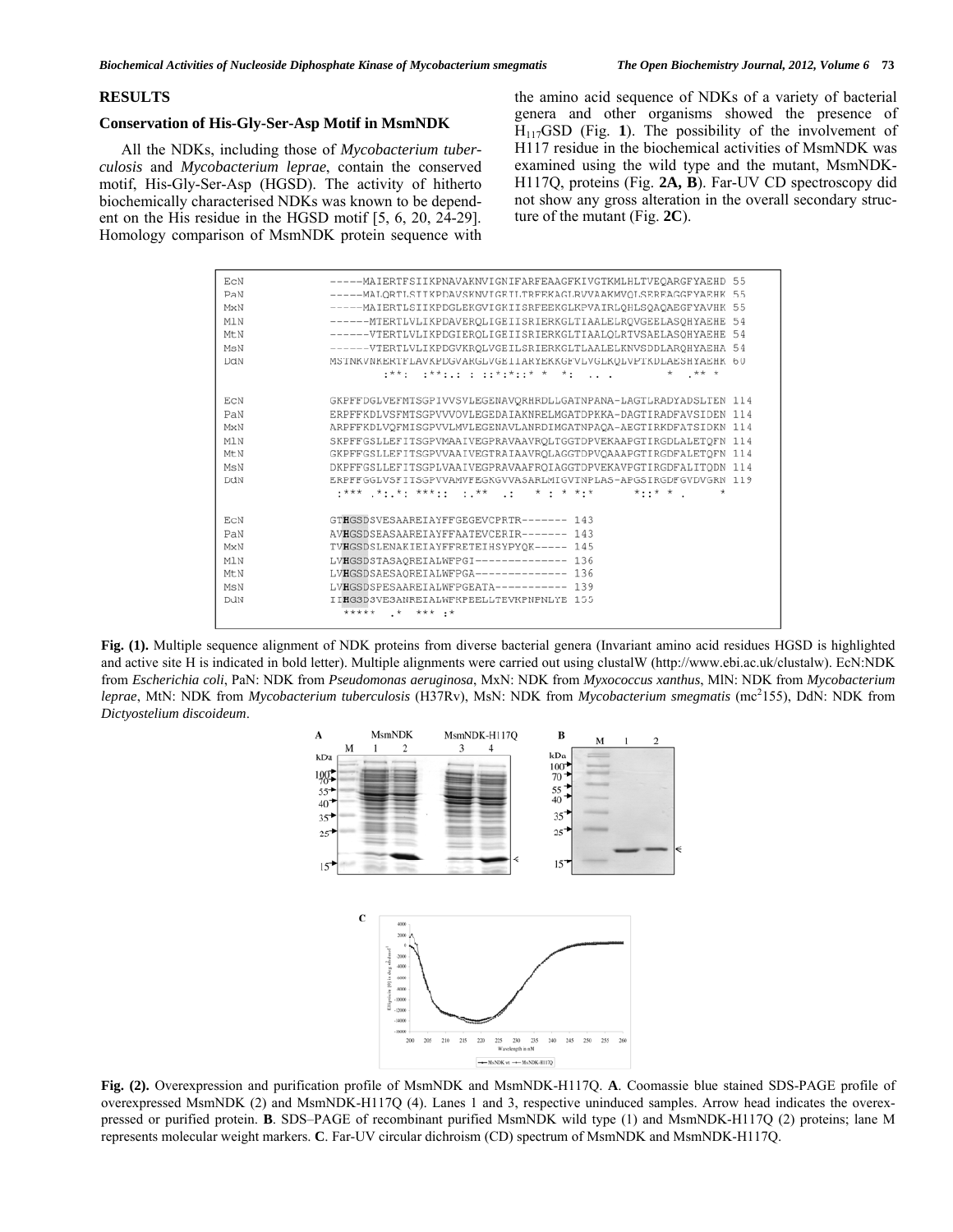*74 <i>The Open Biochemistry Journal, 2012, Volume 6 Arumugam and Ajitkumar <i>Arumugam and Ajitkumar Arumugam and Ajitkumar* 

**B** 



**Fig. (3).** ATPase activity of MsmNDK and MsmNDK-H117Q. **A**. Lane 1. ATP alone, Lane 2. MsmNDK at 15 min, Lane 3. MsmNDK at 30 min, Lane 4. MsmNDK-H117Q at 15 min, Lane 5. MsmNDK-H117Q at 30 min. **B**. Bar graph showing the ATPase activity of MsmNDK or MsmNDK-H117Q at 15 or 30 min. Assay was repeated independently three times for each sample. Counts per minute (CPM) were recorded and standard deviations were calculated.

#### **ATPase, GTPase, and NTP Synthesising Activities**

 The ATPase and GTPase activities of the MsmNDK and MsmNDK-H117Q proteins were determined from the hydrolysis of  $\gamma^{32}P$ -ATP and  $\alpha^{32}P$ -GTP. Quantitation of the hydrolysis of  $\gamma^{32}P$ -ATP and  $\alpha^{32}P$ -GTP. Quantitation of the  $\alpha^{32}P$  released from  $\gamma^{32}P$ -ATP and the α $\alpha^{32}P$ -GDP formed from  $\alpha^{32}P$ -GTP by wild type MsmNDK and MsmNDK-H117Q, from the TLC profile, showed ATPase (Fig. **3A**, **B**) and GTPase (Fig. **4A, B**) activities by MsmNDK. In contrast, very low quantities of  $32$ Pi was released by MsNDK-H117Q, from  $\gamma^{32}P$ -ATP (Fig. **3A, B)**, and  $\alpha^{32}P$ -GDP from  $\alpha^{32}P$ -GTP (Fig. **4A**, **B**), as compared to that by the wild type protein. The H117Q mutation abolished the ATPase and GTPase

activities to almost 4.75- and 2-fold, respectively. These observations confirmed that H117 is an essential residue required for the ATPase and GTPase activities of MsmNDK.

 In the NTP synthesising activity, MsmNDK converted both GDP and CDP to GTP and CTP, respectively, using the 5' terminal phosphate from γ-32P-ATP (Fig. **5A**). However, MsmNDK-H117Q showed negligible extent of conversion of GDP to GTP and CDP to CTP (Fig. **5A**), showing that the H117Q mutation affected the activity (Fig. **5B**). The almost complete abolition of ATP and GTP synthesis by the mutant indicated that H117 residue is essential for the NTPsynthesising activity.

**Fig. (4).** GTPase activity of MsmNDK and MsmNDK-H117Q. **A**. Lane 1. GTP alone, Lane 2. MsmNDK at 15 min, Lane 3. MsmNDK at 30 min, Lane 4. MsmNDK-H117Q at 15 min, Lane 5. MsmNDK-H117Q at 30 min. **B**. Bar graph showing the GTPase activity in terms of α32P-GDP formed by MsmNDK or MsmNDK-H117Q mutant at 15 or 30 min. Assay was repeated independently three times for each sample. Counts per minute (CPM) were recorded and standard deviations were calculated.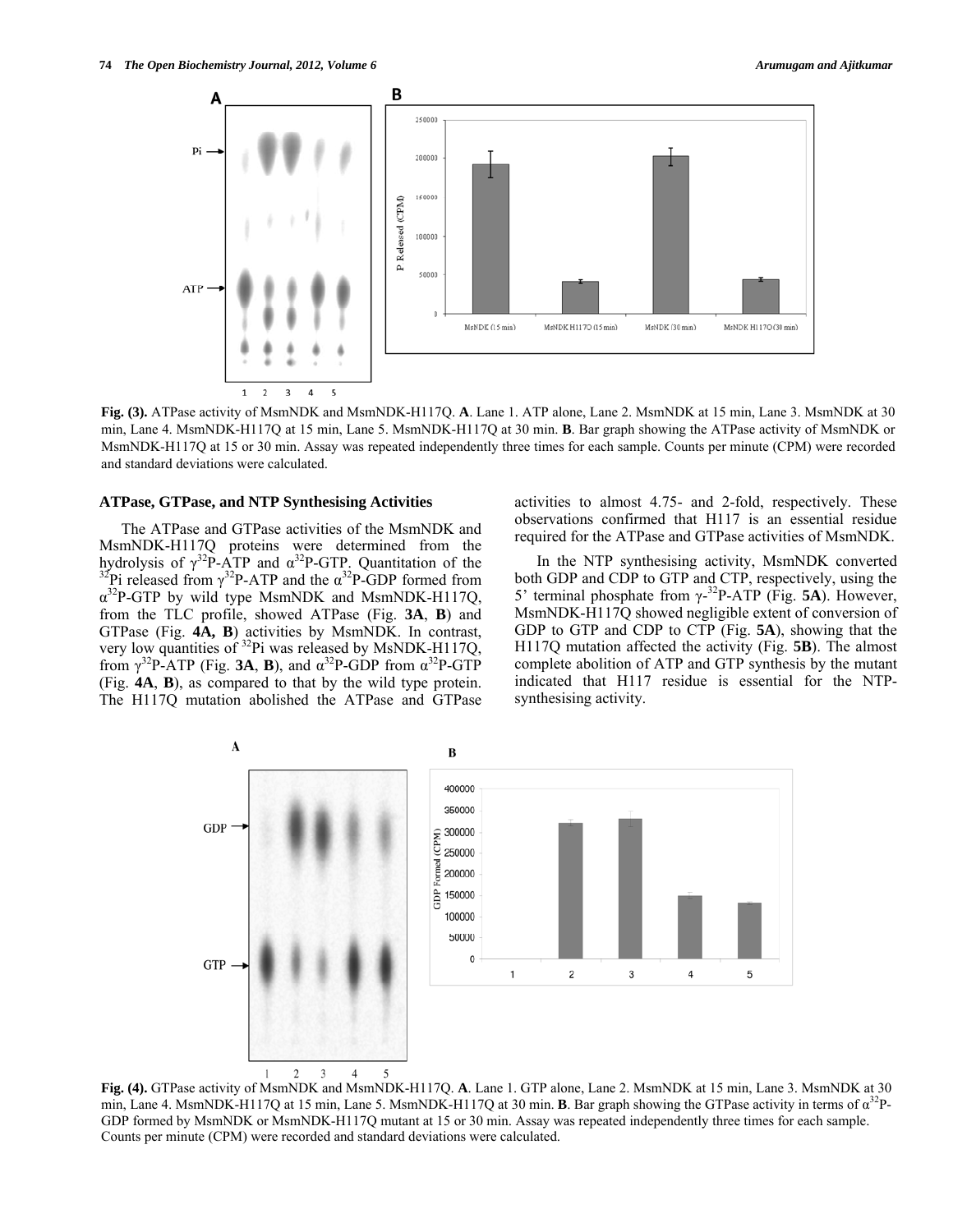# **Autophosphorylation Activity**

 While transferring the γ-phosphate from ATP to an acceptor NDP, NDK, gets autophosphorylated at the His residue in the HGSD motif [25, 28, 30]. In order to verify whether the formation of autophosphorylated intermediate of MsmNDK is through H117, recombinant MsmNDK and MsmNDK-H117Q proteins, subsequent to incubation with [ $\gamma$ -<sup>32</sup>P]-ATP in the absence of NDP, were run on 12% SDS-PAGE and analysed using autoradiography. A 15 kDa phosphorylated band corresponding to MsmNDK was observed, indicating that MsmNDK undergoes autophosphorylation (Fig. **6B**). However, the mutation H117Q reduced the autophos-phorylation activity, almost 5-fold, indicating that H117 is involved in the autophosphorylation (Fig. **6C**; protein bands in Fig. **6A**).

#### **DISCUSSION**

 The present study demonstrates that MsmNDK, which is also conserved like other structurally and functionally characterised NDKs [9, 15, 18-20, 24-26, 31-41], possesses



**Fig. (5).** NTP synthesising activity of MsmNDK and MsmNDK-H117Q. **A**. PEI-TLC profile of [γ-<sup>32</sup>P]-ATP alone (lane 1), and in the presence of  $[\gamma^{32}P]$ -ATP: GDP + MsmNDK (lane 2), GDP + MsmNDK-H117Q (lane 3), CDP + MsmNDK (lane 4), and CDP + MsmNDK-H117Q (lane 5). **B**. Bar graph representing quantitation of unhydrolysed [γ-32P]-ATP. The positions of ATP, CTP, and GTP were identified using the Rf values for these NTPs in the solvent system, 0.75M KH<sub>2</sub>PO<sub>4</sub>. Assay was repeated independently three times for each sample. Counts per minute (CPM) were recorded and standard deviations were calculated.



**Fig. (6).** Autophosphorylation assay of MsmNDK and MsmNDK-H117Q. **A**. Coommassie blue stained SDS-PAGE gel profile. Lane M, Mol Wt markers. Lane 1, MsmNDK (1 µg). Lane 2, MsmNDK-H117Q (1 µg). **B**. Autoradiograph of MsmNDK (lane 1) and MsmNDK-H117Q (lane 2) after autophosphorylation. **C**. Bar graph represents the quantitation of autophosphorylation of MsmNDK and MsmNDK-H117Q. Assay was repeated independently three times for each sample. Counts per minute (CPM) were recorded and standard deviations were calculated.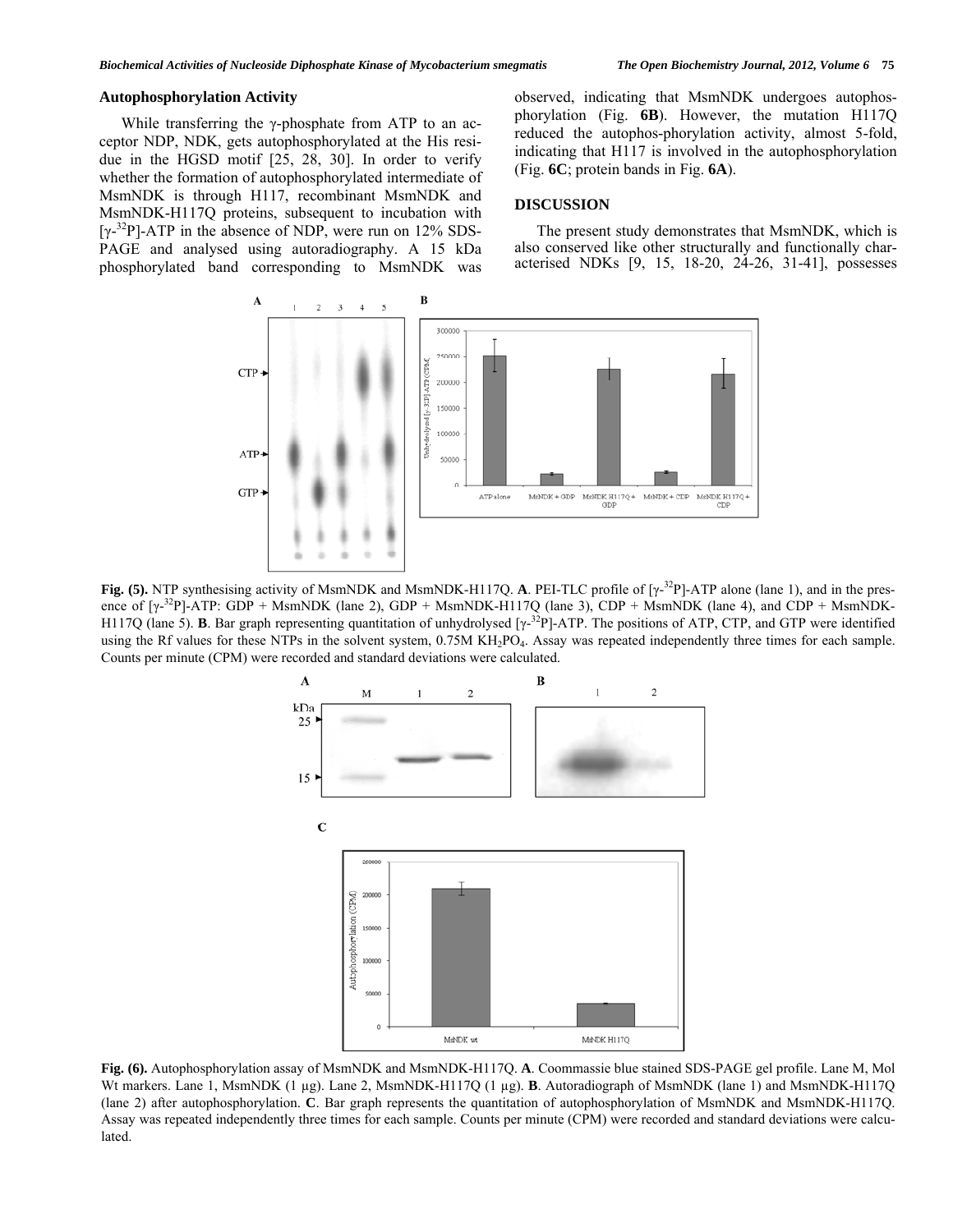NTPase, NTP synthesising, and autophosphorylation activities. In the attempt to find out the requirement of H117 for the biochemical activities, the intention was to find out whether even the subtle change of His to Gln would be able to affect the activities. While Gln is neutral and polar, His is basic and polar. The dipole of the C-N bond in the amide group in Gln is stronger than the dipole in the C-N bond in His. The polarity scale of His is  $(-)$  0.49  $\pm$  0.15, while that of Gln is  $(+)$  0.73  $\pm$  0.15 [42, 43]. Further, the average volume of the side chains of Gln and His [44, 45], their relative hydrophilicity, and the net charge of their side chains, are comparable [46]. In fact, other research groups have also carried out the His-to-Gln conversion to show the role of His in the HGSD motif in the biochemical activities of the NDK of *Mycobacterium tuberculosis* (MtuNDK) [20] and of *Bacillus anthracis* (BanNDK) [47]. In view of these reasons, residues, such as Ala or Gly, were not considered as alternative to Gln for mutagenesis.

 The NTPase, NTP synthesising, and autophosphorylation activities of MsmNDK are similar to those of NDKs from other bacterial genera and other organisms [20, 25, 30, 32, 48]. Although, the NTP synthesising activity of MsmNDK had earlier been shown [18], the requirement of H117 for these activities had not been demonstrated. The lack of complete abolition of GTPase activity in MsmNDK-H117Q might be indicative of other residues being involved in GTP hydrolysis. Studies using NDK mutants of *M. tuberculosis* (MtuNDK) indicated that besides His117, the residues, Lys10, His53, Tyr50, Arg86, and Arg104, are also involved in either phosphotransfer or autophosphorylation activity [28]. Incidentally, these five residues are conserved between MsmNDK and MtuNDK. This shows the strong possibility of the involvement of the additional residues in the biochemical activities, such as in the GTPase activity, of MsmNDK. Although MsmNDK binds GTP and hydrolyses it, the protein lacks the GXXGK and DXXG motifs of GTP binding proteins [49, 50], and NKKD, which is known to be involved in guanine base recognition [51], like in the case of MtuNDK [20].

 Besides the histidine autophosphorylation, the *in vivo* serine phosphorylation of human NDK, NM23-H1, was found to correlate with the suppression of tumour metastatic potential in the TK melanoma cells, suggesting its biological relevance [52]. Similar serine residue phosphorylation was observed in the NDKs of rat mucosal mast cells [33], *Myxococcus xanthus* [30], *Dictyostelium discoideum* [53], and *Solanum chacoense* [54]. Except in *Myxococcus xanthus* [30], autophosphorylation of non-histidine residues has not been reported for NDKs from bacterial systems. Serine autophosphorylation of MsmNDK was not found *in vitro*. Taken together, the observations in the present study show that MsmNDK possesses all the biochemical activities that are characteristic of NDKs from other bacterial genera and that H117 in the HGSD motif is required for the biochemical activities.

#### **CONFLICT OF INTEREST**

None declared.

#### **ACKNOWLEDGEMENTS**

 This work was supported by a Centre of Excellence in Tuberculosis Research part-grant from DBT. MA was a CSIR SRF. The infrastructural facilities provided by the DBT Programme Support – Pathogen Biology - to Biological Sciences Division, IISc, UGC-CAS and DST-FIST support to the MCB Dep't., IISc, are acknowledged.

#### **REFERENCES**

- [1] Krebs, H.A.; Hems, R. Some reactions of adenosine and inosine phosphate in animals tissues. *Biochim. Biophys. Acta.,* **1953**, *12*, 172-l80.
- [2] Berg, P.; Joklik, W.K. Transphosphorylation between nucleoside polyphosphates. *Nature,* **1953**, *172*, 1008-1009.
- [3] Parks, R.E., Jr.; Agarwal, R.P. Nucleoside Diphosphokinases. In: *The Enzyme;* Boyer, P.D., Ed., Academic Press: New York, **1973**, pp. 307-333.
- [4] Ray, N.B.; Mathews, C.K. Nucleoside diphosphokinase: a functional link between intermediary metabolism and nucleic acid synthesis. *Curr. Top. Cell. Regul.,* **1992**, *33*, 343-357.
- [5] Lecroisey, A.; Lascu, I.; Bominaar, A.; Veron, M.; Delepierre, M. Phosphorylation mechanism of nucleoside diphosphate kinase: <sup>31</sup>Pnuclear magnetic resonance studies. *Biochemistry,* **1995**, *34*, 12445-12450.
- [6] More´ra, S.; Chiadmi, M.; Lascu, I.; Janin, J. Mechanism of phosphate transfer by nucleoside diphosphate kinase: X-ray structures of the phosphohistidine intermediate of the enzymes from Drosophila and Dictyostelium. *Biochemistry,* **1995**, *34*, 11062-11070.
- [7] Lascu, I.; Gonin, P. The catalytic mechanism of nucleoside diphosphate kinases. *J. Bioenerg. Biomembr.,* **2000**, *32*, 237-246.
- [8] Chopade, B.A.; Shankar, S.; Sundin, G.W.; Mukhopadhyay, S.; Chakrabarty, A.M. Characterisation of membrane-associated *Pseudomonas aeruginosa* Ras-like protein Pra, a GTP-binding protein that forms complexes with truncated nucleoside diphosphate kinase and pyruvate kinase to modulate GTP synthesis. *J. Bacteriol.,* **1997**, *179*, 2181-2188.
- [9] Sundin, G.W.; Shankar, S.; Chugani, S.A.; Chopade, B.A.; Kavanaugh-Black, A.; Chakrabarty, A.M. Nucleoside diphosphate kinase from *Pseudomonas aeruginosa*: characterisation of the gene and its role in cellular growth and exopolysaccharide alginate synthesis. *Mol. Microbiol.,* **1996**, *20*, 965-979.
- [10] Shankar, S.; Kamath, S.; Chakrabarty, A.M. Two forms of the nucleoside diphosphate kinase of *Pseudomonas aeruginosa* 8830: altered specificity of the nucleoside triphosphate synthesis by the cell membrane-associated form of the truncated enzyme. *J. Bacteriol.,* **1996**, *178*, 1777-1781.
- [11] Bernard, M.A.; Ray, N.B.; Olcott, M.C.; Hendricks, S.P.; Mathews, C.K. Metabolic functions of microbial nucleoside diphosphate kinases. *J. Bioenerg. Biomembr.,* **2000**, *32*, 259-267.
- [12] Lu, Q.; Zhang, X.; Almaula, N.; Mathews, C.K.; Inouye, M. The gene for nucleoside diphosphate kinase functions as a mutator gene in *Escherichia coli*. *J. Mol. Biol.,* **1995**, *254*, 337-341.
- [13] Postel, E.H.; Abramczyk, B.M. *Escherichia coli* nucleoside diphosphate kinase is a uracil-processing DNA repair nuclease, *Proc. Natl. Acad. Sci. USA.,* **2003**, *100*, 13247-13252.
- [14] Yoon, J.H.; Singh, P.; Lee, D.H.; Qiu, J.; Cai, S.; O'Connor, T.R.; Chen, Y.; Shen, B.; Pfeifer, G.P. Characterisation of the 3'-5' exonuclease activity found in human nucleoside diphosphate kinase 1 (NDK1) and several of its homologues. *Biochemistry,* **2005**, *44*, 15774-15786.
- [15] Munoz-Dorado, J.; Inouye, M.; Inouye, S. Nucleoside diphosphate kinase from *Myxococcus xanthus*. II. Biological characterization. *J. Biol. Chem.,* **1990**, *265*, 2707-2712.
- [16] Steeg, P.S.; Bevilacqua, G.; Kopper, L.; Thorgeirsson, U.P.; Talmadge, J.E.; Liotta, L.A.; Sobel, M.E. Evidence for a novel gene associated with low tumor metastatic potential. *J. Natl. Cancer Inst.,* **1988**, *80*, 200-204.
- [17] Kapatral, V.; Bina, X.; Chakrabarty, A.M. Succinyl coenzyme a synthetase of *Pseudomonas aeruginosa* with a broad specificity for nucleoside triphosphate (NTP) synthesis modulate specificity for NTP synthesis by the 12-kilodalton form of nucleoside diphosphate kinase. *J. Bacteriol.,* **2000**, *182*, 1333-1339.
- [18] Shankar, S.; Hershberger, C.D.; Chakrabarty, A.M. The nucleoside diphosphate kinase of *Mycobacterium smegmatis*: identification of proteins that modulate specificity of nucleoside triphosphate synthesis by the enzyme. *Mol. Microbiol.,* **1997**, *24*, 477-487.